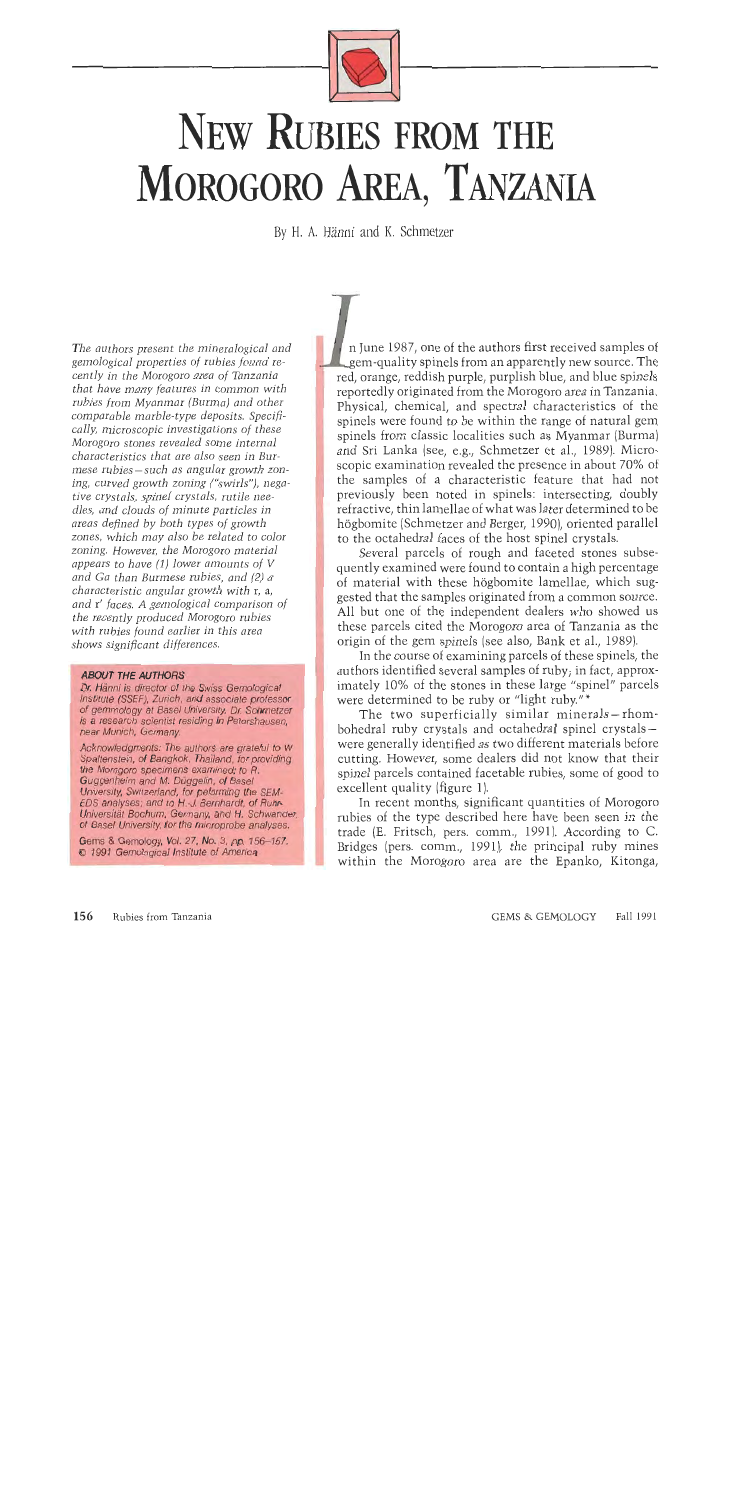

*Figure 1. A new* find *of fine rubies has emerged from the Morogoro area of Tanzania. These cut stones range from 0.51 to 3.31 ct; the rough ranges from* 5.65 *to* 8.55 *ct. Photo by Shane E McClure.* 

Lukande, Matombo, and Mayote. C. Forge, a French geologist who has visited the region, reports that Matombo is the locality where rubies occur together with spinels (pers. comm., 1991; figure 2).

Initial inspection of the samples using routine gemological methods revealed that they contained some types of inclusions that had long been regarded exclusively as characteristic of Burmese rubies. Because determination of the locality origin of rubies, sapphires, and emeralds is one of the most difficult tasks for gemological laboratories that provide this service, the authors attempted to ascertain definitive criteria that would allow these new Tanzanian rubies to be distinguished from

those from Mogok and comparable marble or marble-related deposits.

We also noted that these new Morogoro rubies differ significantly from the largely cabochonquality rubies that emerged earlier from this same area (Schmetzer, 1986b). Features that distinguish these two types of Tanzanian rubies are also presented in this article.

### **MATERIALS AND METHODS**

More than 60 samples of new material from Morogoro were examined, including approximately 50 rough crystals, 10 faceted stones, and three cabochons. All were taken from the parcels of spinels with distinctive hogbomite lamellae that were reported to be from the Morogoro area of Tanzania.

Refractive indices and densities were obtained by standard gemological methods. Seven samples (four rough and three cut), representing the range

*Editor's note: "Light rubies" (lighter tones and/or lower saturations of red) would be called* **pink** *sapphires by the GIA Cern Trade Laboratory, lac.*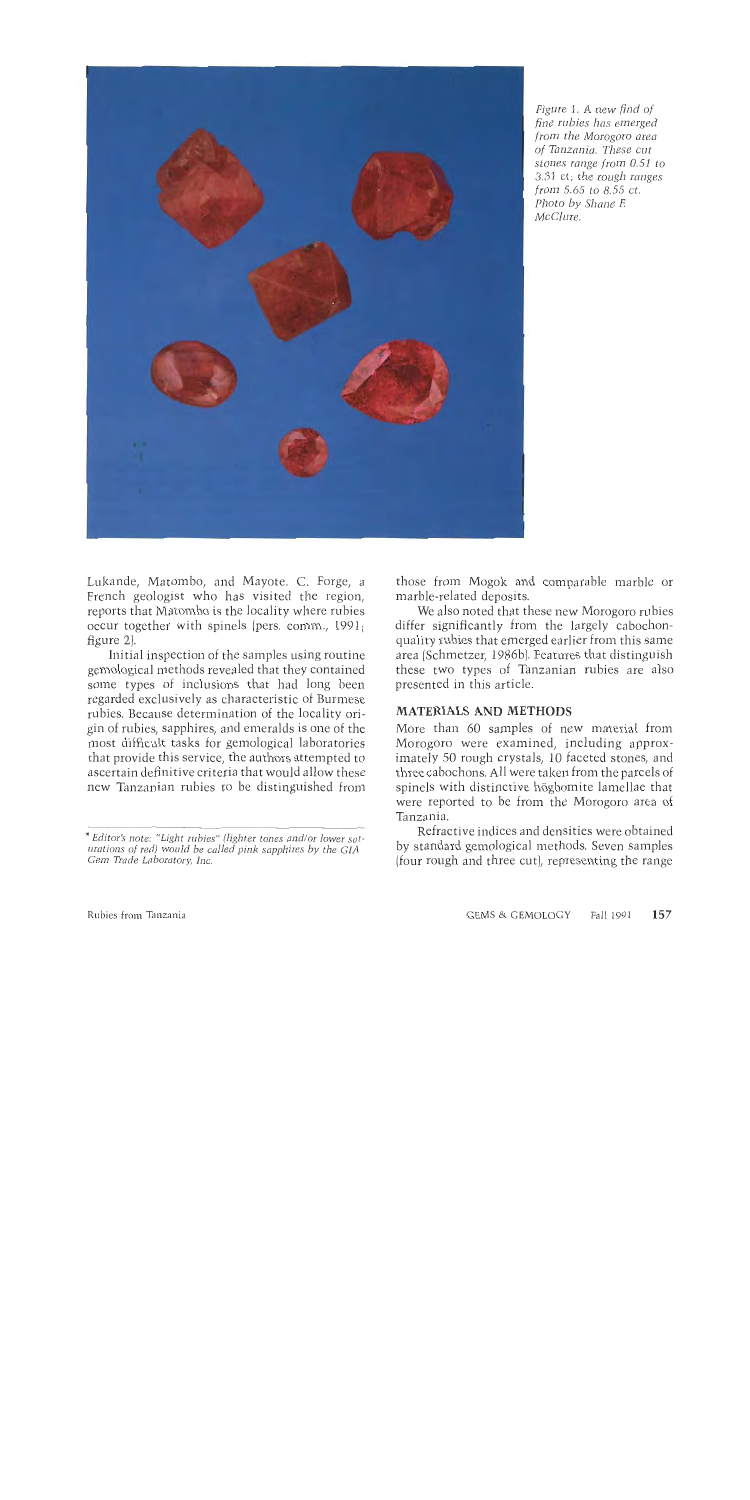

of typical appearances, were analyzed for traceelement contents by energy-dispersive X-ray fluorescence spectroscopy (Tracor X-ray instrument; operating conditions available on request to the authors). A total of 48 point analyses were performed on three faceted ruby samples with a Cameca Camebax microprobe operating at 15 kV and 15 nA, using wavelength-dispersive spectrometry. Two microprobe analyses of one spinel inclusion were performed with a JEOL JAX-8600 Superprobe with combined energy-dispersive/ wavelength-dispersive spectrometry under operating conditions of 15 kV and 15 nA. Zn was not quantified, but it was determined to be present. Zircon, apatite, and garnet inclusions were identified by qualitative analysis on a Philips SEM 515 with Tracor EDS system. Spectral data in the U.V-visible range were obtained with Leitz-Unicam SE800 and Pye-Unicam SP8-100 UV-Vis spectrophotometers, on approximately 20 representative samples.

Indexing of internal and external growth planes was performed on selected samples with a horizontal (immersion) microscope by the methods described in Schmetzer (1986a) and Kiefert and Schmetzer (1991). Photomicrographs were obtained with a Schneider immersion microscope with Zeiss optics and with a Wild-Leitz Stereomicroscope M8 with Fotoautomate MP S 55.

## RESULTS

Visual Appearance. The rough samples examined varied from small, mostly elongated, flat to isometrically shaped crystals, and included irregularly terminated rough (figures 1 and **3)** The largest piece of rough examined was 20 ct. Diaphaneity varied from translucent to transparent, depending on the relative content of inclusions. When rutile is

*Figure* **3.** *These ruby crystals were sorted from parcels of rough spinels that were reportedly from the relatively new find at Morogoro. The largest pieces are approximately 20 ct. Photo by H. Hdnni.* 

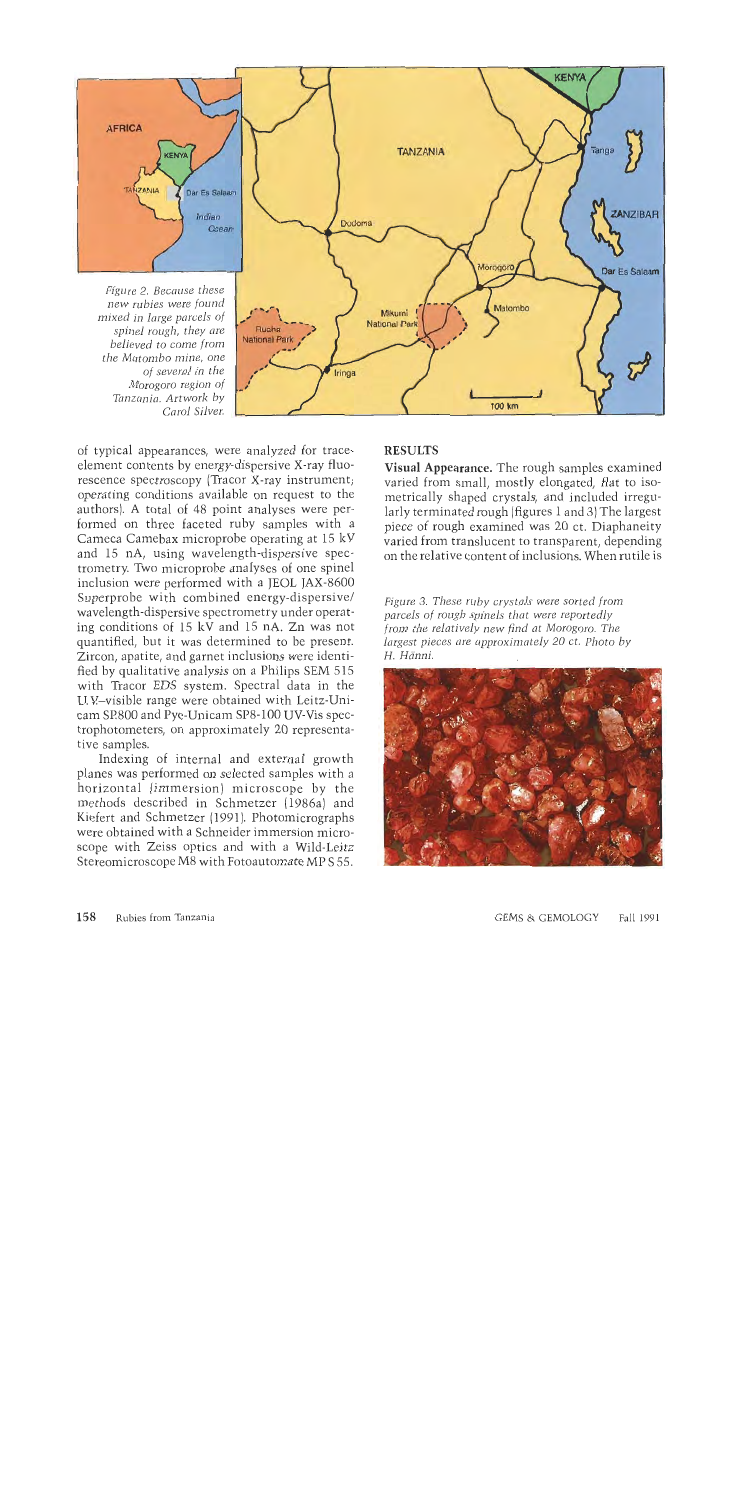

*Figure 4. Some of ihe Morogoro stones had sufficient rutile throughout to produce asterism when cabochon cut, as was the case with the approximately 4-ct stone in this ring. Photo by Shane F. \*MtClure.* 

densely distributed throughout a crystal, asteriated stones may be cut (figure 4). The largest cut stone examined was approximately 4 ct.

Our samples varied from a red of medium saturation to a purplish red of medium to weak saturation. These colors compare favorably to those associated with medium-toned and "light" Burmese rubies.

Although we saw few fully transparent rubies, approximately one-fifth of the rough Morogoro stones we examined were sufficiently transparent for faceting. Most of the material was cabochon quality. However, such stones are commonly heat treated to improve clarity by burning off irregularly distributed rutile silk. Fractured rubies also may be subjected to a type of heat treatmentsimilar or identical to that used to produce glassfilled cavities in corundum-in which a borate melt fills the voids and, after prolonged heating, acts as a flux that causes a certain recrystallization of fracture planes (as described by Hanni, 1986a and b).

**Physical and Optical Properties.** We obtained refractive indices of  $n_o = 1.769$  to 1.770 and  $n_e =$ 1.761 to 1.762, resulting in a birefringence of 0.008. Densities, determined hydrostatically, were found to vary between 3.99 and 4.01  $g/cm^3$ . These values are typical for rubies from all localities. We observed a strong red fluorescence to long-wave ultraviolet radiation (365 nm), and a weaker red to short-wave U.V (254 nm); these reactions are identical to those of Burmese rubies. Pleochroisn~ of yellowish red parallel to the c-axis and reddish violet perpendicular to c was the same as that for rubies from similar marble-type deposits.

**Chemical Properties.** Energy-dispersive X-ray fluorescence (EDXRF] analyses (Stern and Hanni, 1982) of five samples revealed the presence of chromium and small concentrations of gallium, iron, and titanium. No vanadium was detected.

Three faceted samples were analyzed by electron microprobe to provide quantitative data on major and trace elements. The results are listed in table 1, along with optical data for the samples. Chromium is the only effective color-causing element observed and thus governs and correlates with the intensity (saturation) of red color. Titanium was present above, while iron and vanadium were found at or below, the limit of detection for the microprobe (approximately 0.02 wt.%). Because Fe and V are very low or absent, they provide no superimposed effect on color in this instance. The small variations in optical values and density

**TABLE** 1. Optical properties and chemical data for three rubies from the new deposit in the Morogoro area, Tanzania.

|                                           | Sample 1             | Sample 2                                        | Sample 3      |
|-------------------------------------------|----------------------|-------------------------------------------------|---------------|
| <b>Optical properties</b><br>and color    |                      |                                                 |               |
| Color                                     | Medium<br>strong red | Medium red                                      | Pink          |
| Refractive indices                        |                      |                                                 |               |
| $n_{\rm o}$                               | 1.770                | 1.770                                           | 1.769         |
| $n_{\rm e}$                               | 1.762                | 1.762                                           | 1.761         |
| Δη                                        | 0.008                | 0.008                                           | 0.008         |
| Electron microprobe analyses <sup>a</sup> |                      |                                                 |               |
| No. of analyses                           | 14                   | 16                                              | 18            |
| $Al_2O_3$                                 |                      | $99.04 - 99.58$ $99.40 - 99.80$ $99.46 - 99.79$ |               |
| TiO <sub>2</sub>                          |                      | $0.02 - 0.05$ $0.02 - 0.03$                     | $0.02 - 0.04$ |
| $V_2O_3$                                  | $\leq$ 0.02          | $\leq$ 0.02                                     | $\leq 0.02$   |
| $Cr_2O_3$                                 |                      | $0.29 - 0.49$ $0.21 - 0.37$ $0.10 - 0.22$       |               |
| Fe <sub>2</sub> O <sub>3</sub>            | $\leq$ 0.02          | $\leq$ 0.02                                     | $\leq$ 0.02   |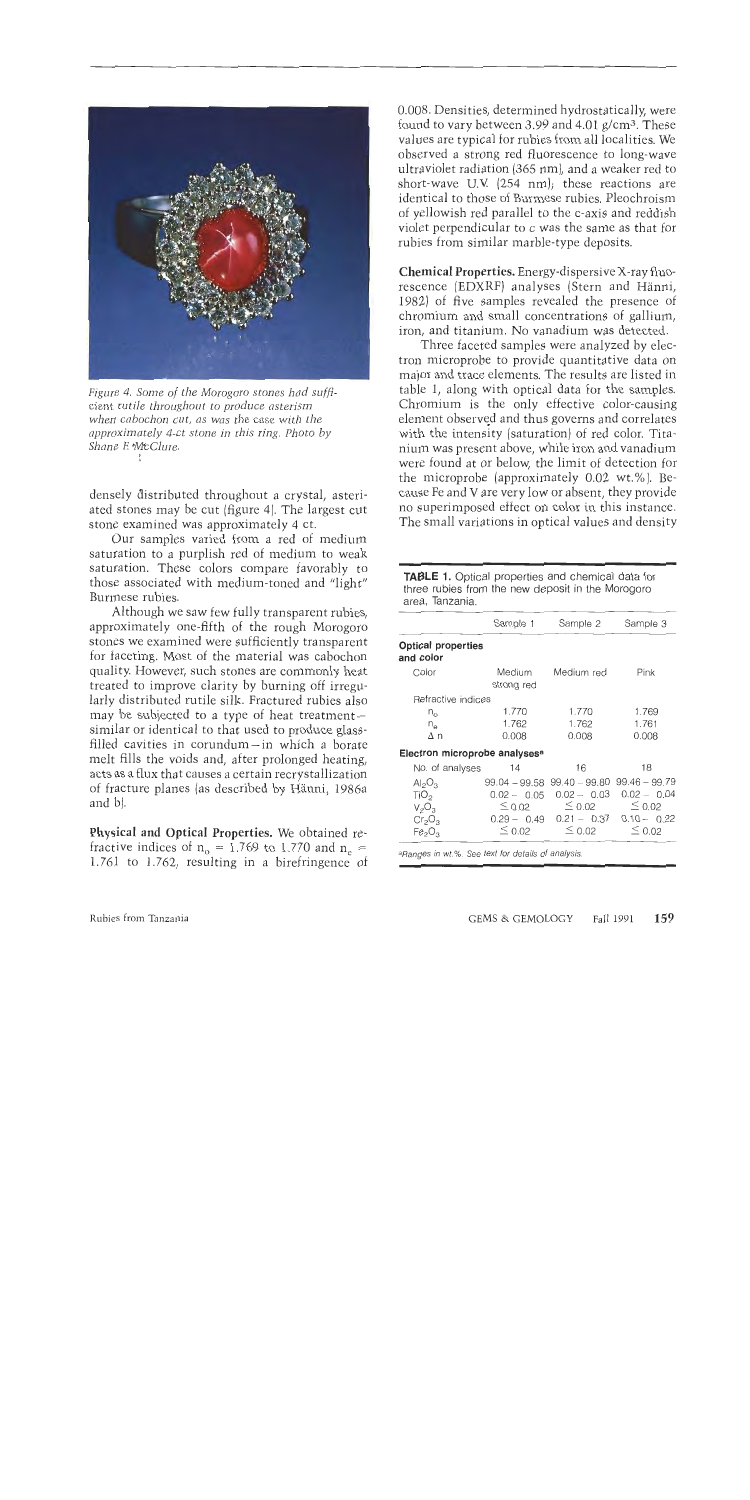noted above occur because of the minor substitution of aluminum by other elements, especially chromium.

For comparison with the chemistry of rubies from other localities, see Kuhlmann (1983)) Schmetzer (1986b), Tang et al. (1988, 1989), and Muhlmeister and Devouard (1991).

Optical Spectroscopy. In the hand spectroscope, Morogoro rubies reveal the typical ruby spectrum without characteristic iron bands. The absorption spectrum as recorded by spectrophotometer (figure 5) is also without any peculiarities. Again, there are no signs of iron in either the visible or the ultraviolet range. The curve in the ultraviolet to blue portion of the spectrum exhibits broad absorption minima at 365 and 480 nm for the *o*  vibration and at 350 and 484 nm for the e vibration. These spectra are nearly identical to those reported for most Burmese rubies (Bosshart, 1982; Schmetzer, 1985, 1986b). A shoulder near the absorption edge at 315 nm is not always as prominent in the spectra of Morogoro rubies as is shown in figure 5, and may actually be absent.

Microscopic Characteristics. *Growth Features.*  Two types of growth zoning were observed in rubies from Morogoro: curved (swirl-like) and

*Figure* 5. *The absorption spectrum of a Morogoro ruby is typical of that commonly observed in rubies from different localities, especially Mogok or other marble-type deposits.* 





*Figure 6. Some of the Morogoro stones revealed swirl-like growth features. Immersion, magnifled* SOX; *photomicrograph by K. Schmetzer.* 

straight or angular. Irregular "swirls" that are quite similar to those long associated with Burmese rubies occasionally occur in the Morogoro material (figure 6) and, as discussed elsewhere in this issue (Kane et al., 1991), have recently been observed in Vietnamese rubies as well. These curved growth features, which commonly occur as swirled color zoning, too, are due to complex surfaces (e.g., stepped surface growth or etched, dissolved surfaces) that were subsequently overgrown during crystal formation by layers of corundum of different chemical composition (especially chromium) and/or inclusion content. Such optical inhomogeneities are well known in, and have been considered a typical feature of, Burmese rubies (e.g., Gübelin and Koivula, 1986; Schmetzer, 1986b). Although present in some of the Tanzanian stones, such swirled growth zoning was not observed in the majority of samples examined.

Most of the Morogoro rubies exhibited combinations of straight growth planes that were observed to lie parallel to the three major morphologic faces c, r, and *a* (figure 7). These straight or angular layers may differ from one another in chemical composition - and thus, for example, in transparency or color. In these rubies from Tanzania, inclusions are usually concentrated in specific zones defined by these straight or angular growth planes. In addition, most color zoning is related to these same growth features. In fact, we found that angular color zoning parallel to faces *r, a,* and *r'* (two rhombohedral and one prism) is characteristic of these Morogoro rubies (again, see figure 7). Less frequently, we observed color zoning parallel to a combination of the two rhombohedral faces r and r'.

The angle between the faces r and a equals  $137.0^{\circ}$  (see Box A, figure A-2, and figure 7), and the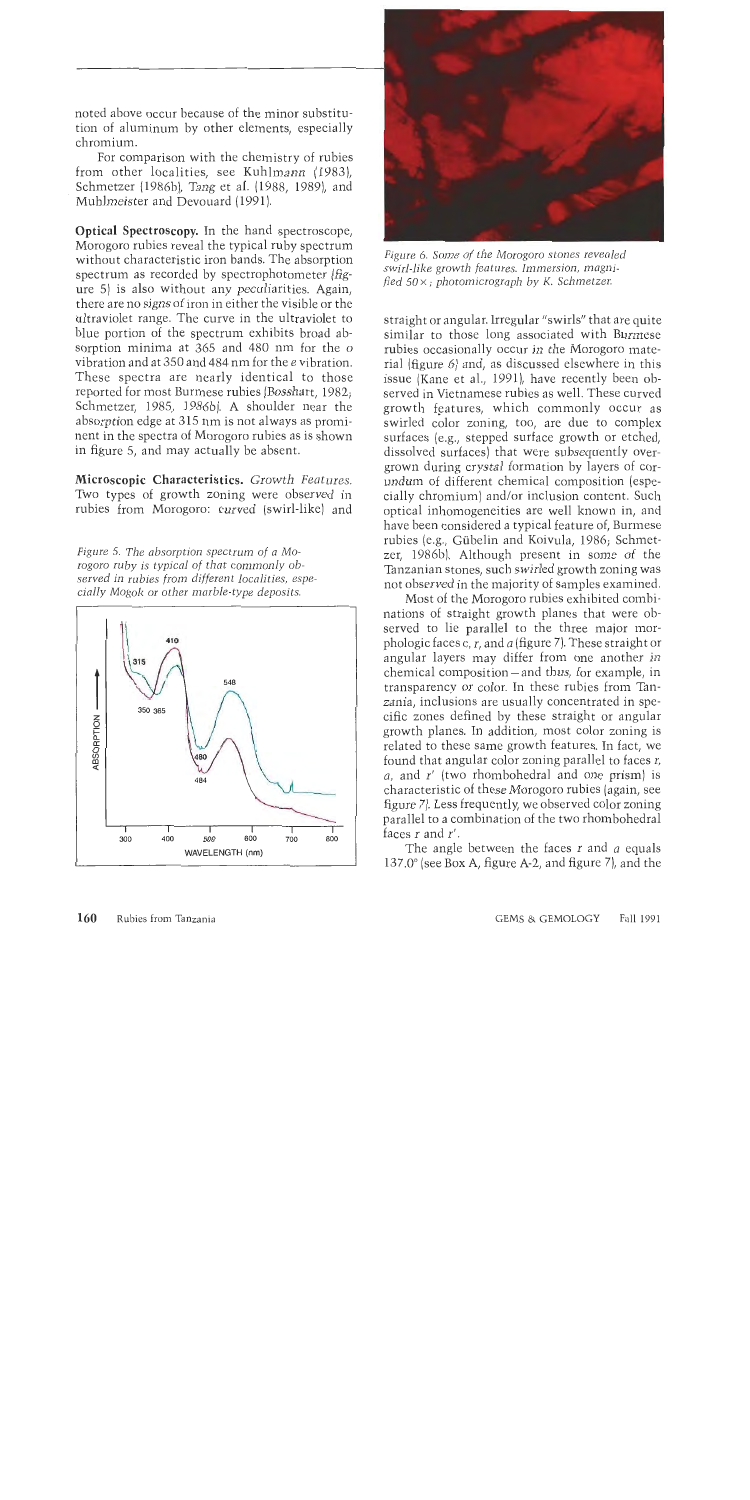## **BOX A:** CRYSTAL MORPHOLOGY

We distinguished three predominant shapes of rough: (1) flattened to tabular pseudo-cubes (referred to here as "pseudo-squares"); (2) pseudo-cubes; and (3) corroded, irregularly terminated samples. In all samples examined, the basal plane *c* (0001) and the **positive**  rhombohedron *r* (1011) were observed to be dominant faces (figure A-la]. In some of the samples, **six**  additional subordinate prism faces *a* (1120) were found [figure A-lb); these were sometimes similar or equal in size to the positive rhombohedron *r* and the basal plane *c* (figure A-lc]. The angles between rhombohedral faces *r* and *r'* of corundum are 86° and 94°. respectively – very close to a right angle. **Rubies with** dominant rhombohedral faces, therefore, form cubeto square-like **shapes, according to the** relative size of the six rhombohedral faces. On one crystal, a small hexagonal dipyramid **11** (2243) was also observed.

*i''\*,-S^\*fe\*S^fe^l'-~"* -;.'

In all of the crystals we examined, two of the eight comers of each "cube" are cut off by triangular faces (figure A-la), the crystallographic basal planes c. If parts of the edges of the pseudo-cubes or pseudosquares are also cut off, the faces of the hexagonal prism *a* are formed. These prism faces form right angles with the basal planes *c* and exhibit lath-like forms  $\left(\text{figures A-1b.c}\right)$ .

When two of the eight corners of a pseudo-square or a pseudo-cube are replaced by triangular faces, habits that superficially resemble spinel octahedra are formed (figure **A-la).** In other words, the six" quadrilateral faces *r* of a corundum crystal **~ithout**  basal faces c are altered to pentagonal faces by the addition of two basal pinacoids c.

If the crystal faces are of a certain size, fine parallel striations ca**n be seen with the unaided eye** or a  $10 \times$  loupe. These lines represent the traces of narrow twin lamellae of corundum that cut the crystal faces c, *r,* and *a,* 

Normally, ruby and spinel are easily distinguished with a spectroscope or dichroscope, but this is not always possible. For example, in heavily twin-

**&me** *A-I, The ruby crystals from Morogoro*  show the basal plane *c* (0001), the positive *rhombohedron* r (1011, and *the*   $as$  dominant crystal faces.





*Figure A-2. The characteristic angles of cor- ...*<br>*undum (left in photo), formed by rhombohedral and prism faces, are distinctly dif*ferent from the characteristic angles of *spinel (right* in *photo), formed by octahedral and dodecahedra1 faces. Photo by Shane F.* 

ned crystals, which have three sets of lamellae, the dichroic colors of the main crystal may be hidden by the many narrow twin lamellae, which are present in different orientations. Therefore, observation of the traces of protruding twin lannellae (which show un as sets of parallel lines on the crystal faces) **or** closer exampination of the crystal monphology may be helpful in some situations to indicate that a crystal is corundum with thombohedral habit rather than spinel. Note that the octahedral angle of spinel, **at**  109.5°, is distinctly different from the rhombohedral angle of **corumlum,** which **is 93.P** (figure **Ar2)** 

The morphologic characteristics observed in our Morogoro ruby **(ample?** have **also been described** for some Burmese rubies (Bauer, 1896; Melczer, 1902). Taritdnidn c~ystals **with** rounded **shçpe and outline6**  that **have A ~mooth but cormled** surface **also strongly**  resemble ruby crystals from Mogok. The only differences that can be cited at present are that the hexagonal dipyramid *n* seems to be more common and/or somewhat larger in Burmese rubies than in those from Morogoro, and that the prism faces *a* may be more dominant or larger in Burmese rubies.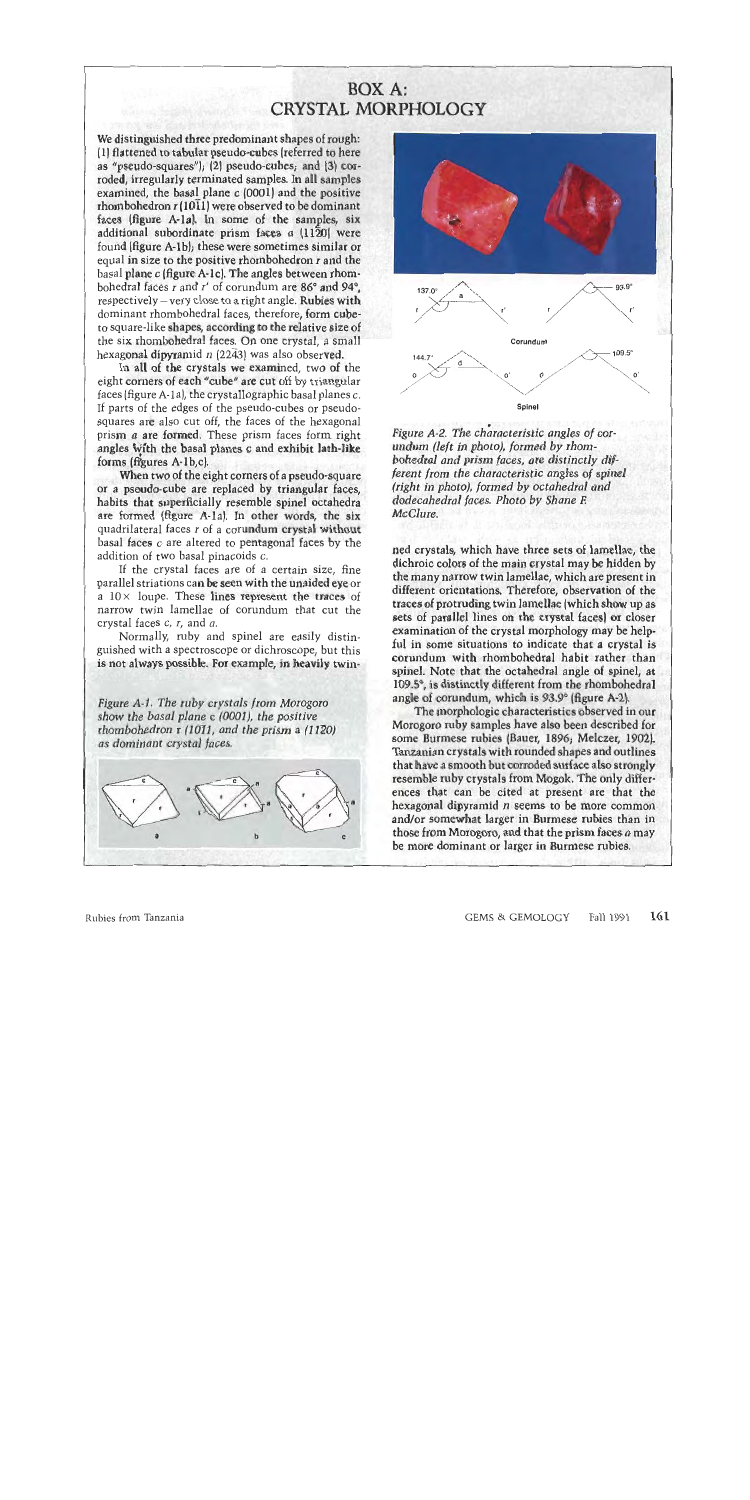

*Figure 7. Growth planes parallel to two rhom bohedral and one prism face, evident here as straight and angular layers of color, are characteristic of the Morogoro rubies ex*amined. Note also the *irregular distribution of what appears to be rutile dust in the growth zones. This growth structure is easily seen in faceted samples as well. Immersion, magnified 40* **x** ; *photomicrograph by K. Schmetzer.* 

angle between faces r and *r'* is 93.9'. In one cut stone, growth structures parallel to *n*, *r*, and  $n'$  – i.e., with two angles of  $154.0^{\circ}$  were observed. Growth planes parallel to two rhombohedral faces and one prism face that form two angles of 137.0' have been, until now, observed only rarely in rubies from other localities, including those from Mogok. Consequently, since this structural feature is encountered very frequently in the type of Tanzanian ruby described here, it can be regarded as characteristic of this locality. It is useful for purposes of identification as well, since it has never been observed in synthetic rubies. These structural differences are useful for distinguishing rough, faceted, or even cabochon-cut samples (Schmetzer, 1986a).

The Morogoro rubies also frequently exhibit narrow twin lamellae oriented parallel to one or, commonly, two or three rhombohedral faces. When these sets of thin lamellae occur parallel to only one rhombohedral face, the interference figure of the ruby commonly looks somewhat distorted, but it is still visible. When there are two intersecting systems of lamellae, the intersection forms a set of relatively coarse, parallel straight lines that can easily be seen with a microscope (figure 8). With twin lamellae present parallel to three rhombohedral faces, there will be three sets of these straight lines intersecting one another at angles of 94' and forming a nearly rectangular, three-dimensional framework.

Since the twin lamellae possess a certain thickness, the portions of corundum that lie in straight lines within the intersections (figure 9) appear as rods with square or rectangular crosssections. Eppler (1974) referred to these as "inclusions of corundum needles." Schmetzer (1986b) noted that the side walls of these rods are often covered with polycrystalline boehmite (again, see figure 9). Such features are common in rubies and sapphires from several localities that show repeated twinning parallel to more than one rhombohedral face (Hanni, 1987), and provide a quick, conclusive method of separating natural from synthetic stones.

Occasionally, small fissures are confined to

*Figure 8. The Morogoro rubies frequently exhibited narrow twin lamellae oriented parallel to one or more rhombohedral faces. Here, two systems of lamellae intersect. Immersion, crossed polarizers, magnified 25* x ; *photomicrograph by I<. Schmetzer.* 

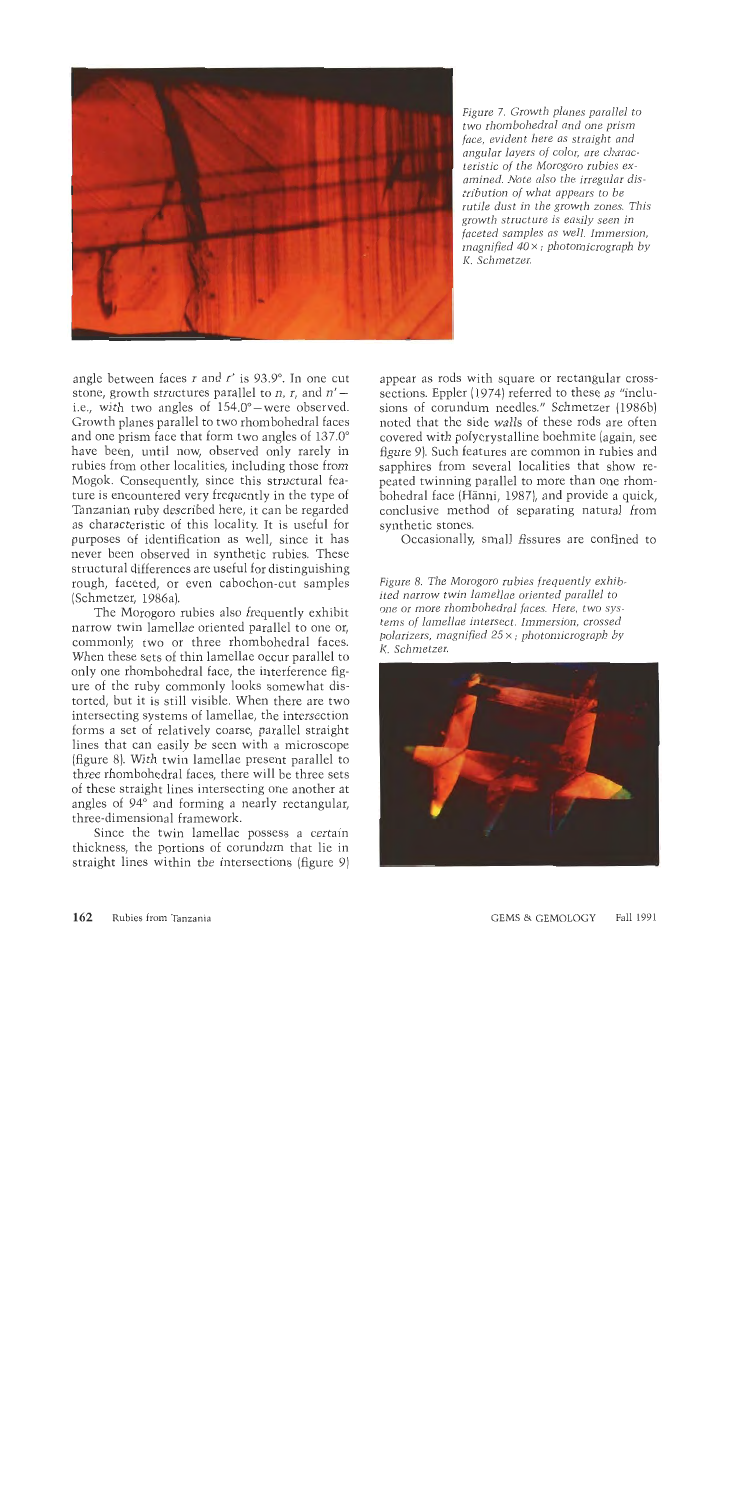

*Figure 9. When the stones are viewed with immersion at high magnification*  $(80 \times)$ *, the inter*secting lamellae are apparent as coarse, parallel *straight lines. In this stone, small boehmite particles can be seen confined to the intersection line of the lamellae. Photomicrograph by K. Schmetzer.* 

these intersection lines from which they hang like flags on a tope (figure 10). While it is not currently known what causes these fissures, they may arise from stres's and strain due to deformation forces applied to the parent rock.

*Negative Crystals.* Also well known in Burmese rubies is the presence of negative crystals that repeat, in the case of our Tanzanian rubies (figure

*Figure 10. Small fissures were occasionally seen confined to the intersection lines of the twin lamellae, hanging from them like flags. Magnified* 20x ; *photomicrograph by H. Hanni.* 



ll), the externally dominant faces c, *r,* and *a,* and thus resemble small octahedral crystals. These inclusions were recognized in Burmese rubies by Eppler (1976) as negative crystals, although they had frequently been mentioned earlier as spinels (e.g., Eppler, 1974).

When examined with the microscope, these inclusions showed a very strong Becke line and, where they were exposed at the surface, were determined to be cavities.



*Figure* 11. *Negative crystals with a rhombohedral habit were observed in many of the Morogoro rubies. Immersion, magnified 80* x ; *photomicrograph by K. Schmetzer.* 

*Rutile.* Rutile occurs in various forms in rubies from the Morogoro area. The rutile precipitations appeared near-colorless, probably due to the absence of iron. Typically, fine needles and lancetlike rutile twins were observed (figure 12) and may cause asterism in cabochon-cut stones (figure 13).

In addition, dusty to flaky disseminations, often referred to as clouds, of very fine particles caused turbidity in many of the stones; these may consist of rutile as well (figure 14). These fine inclusions of rutile and/or other particles were concentrated in varying densities and were often seen in growth zones bound by planes parallel to c, *r,* or a (figures 7, 14). They also occurred in irregularly defined areas, apparently related to a process of alternating growth and dissolution.

*Other Mineral Inclusions.* Four additional mineral species have, to date, been recognized in the subject gem-quality rubies from the Morogoro area.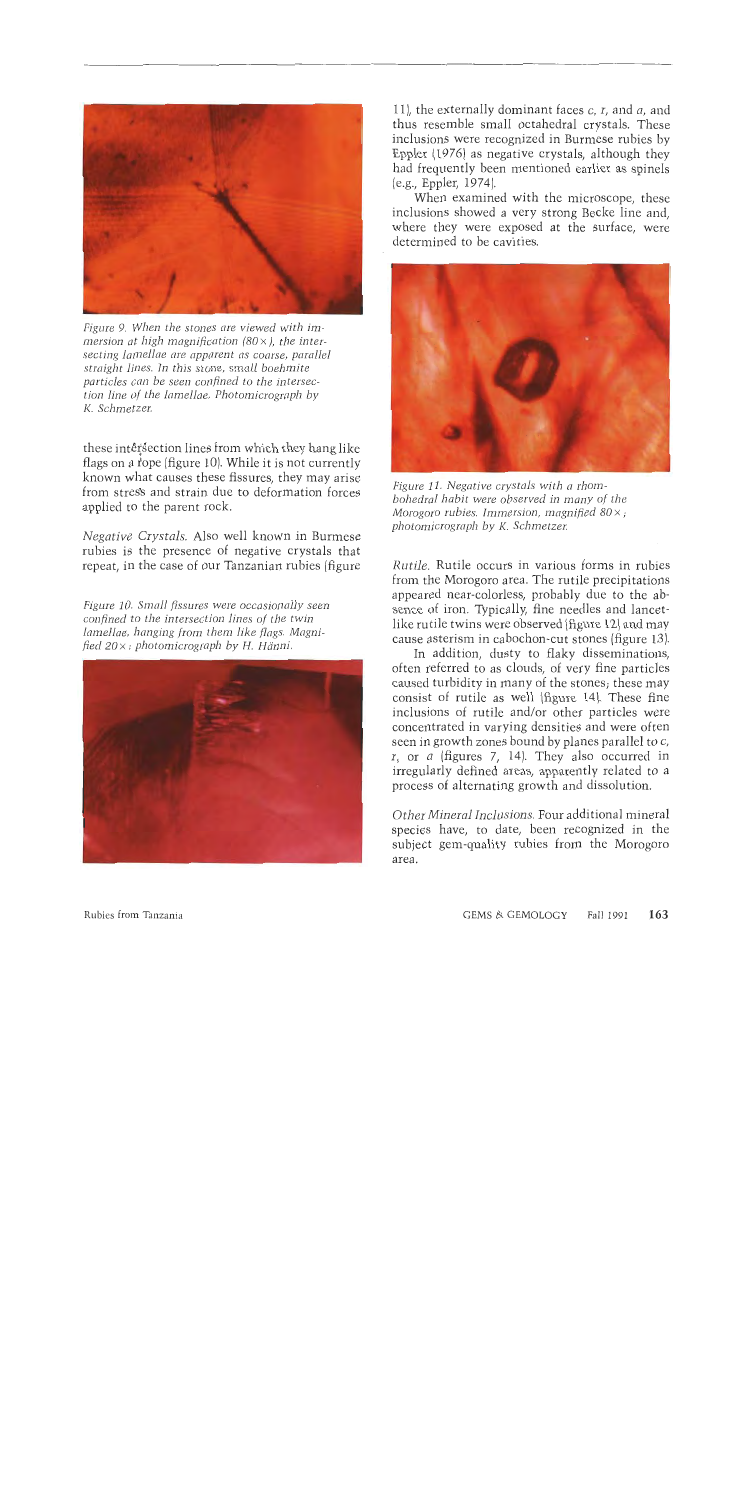

*rubies examined. Magnified 20*  $\times$  ; *photomicro-* rogoro stones.<br>*graph by H. Hänni. by H. Hänni. graph by* H. *Hcinni. by* H. Hcinni.

Spinel crystals were seen that are similar to negative crystals both in octahedral habit and in lack of birefringence. Thus, these small octahedra cannot always be differentiated from negative crystals with a microscope. One of these spinel inclusions was exposed at the surface of a faceted sample and so was examined by electron microprobe (see table 2). Analysis revealed small amounts of Ti, Cr, Y and Fe, in addition to the major elements Mg and Al.

Small prismatic to rounded crystals with tension cracks (figure 15) were identified as zircon by SEM-EDS on the basis of Zr and Si present as the major elements.

Apatite was observed as small prismatic crystals (figure 16) and was identified by the presence of Ca and P as determined by SEM-EDS.

Pyrope inclusions were also identified by SEM-EDS, which detected major components of Si, Al,



*Figure 12. Rutile was commonly present as* Figure 13. Dense concentrations of rutile incluneedles and lancet-like twins in the Morogoro sions produced asterism in some of the Moneedles and lancet-like twins in the Morogoro sions produced asterism in some of the Mo-<br>
rubies examined. Magnified 20×; photomicro- rogoro stones. Magnified 10×; photomicrograph



*Figure 14. Extremely fine inclusions of rutiJe and/or other particles were concentrated in varying densities and were often, us here, con fined to growth zones in the ruby. Immersion, magnified* 65 x ; *photomicrograph by I<. Schmet zer.* 

**TABLE 2.** *Electron microprobe analyses of one spinel inclusion in a ruby from the new deposit in the* Morogoro *area, Tanzania.3* 

| Oxide<br>(wt. %)               | Analysis 1 | Analysis 2 | Cations<br>(calculated<br>to $Q = 4$ | Analysis 1 | Analysis 2 |
|--------------------------------|------------|------------|--------------------------------------|------------|------------|
| Al <sub>2</sub> O <sub>3</sub> | 70.46      | 69.90      | $\mathsf{A}$                         | 2.002      | 2.000      |
| $V_2O_3$                       | 0.02       | 0.02       | V                                    | 0.000      | 0.000      |
| Cr <sub>2</sub> O <sub>3</sub> | 0.47       | 0.36       | Сr                                   | 0.009      | 0.007      |
| FeO                            | 0.47       | 0.54       | Fe                                   | 0.009      | 0.011      |
| MgO                            | 27.09      | 27.00      | Mg                                   | 0.973      | 0.977      |
| <b>Total</b>                   | 98.51      | 97.82      |                                      | 2.993      | 2.995      |
|                                |            |            |                                      |            |            |

®See text for details of analysis. Note that Zn was identified as present and estimated in the range of **1-5 wt.%** ZnO.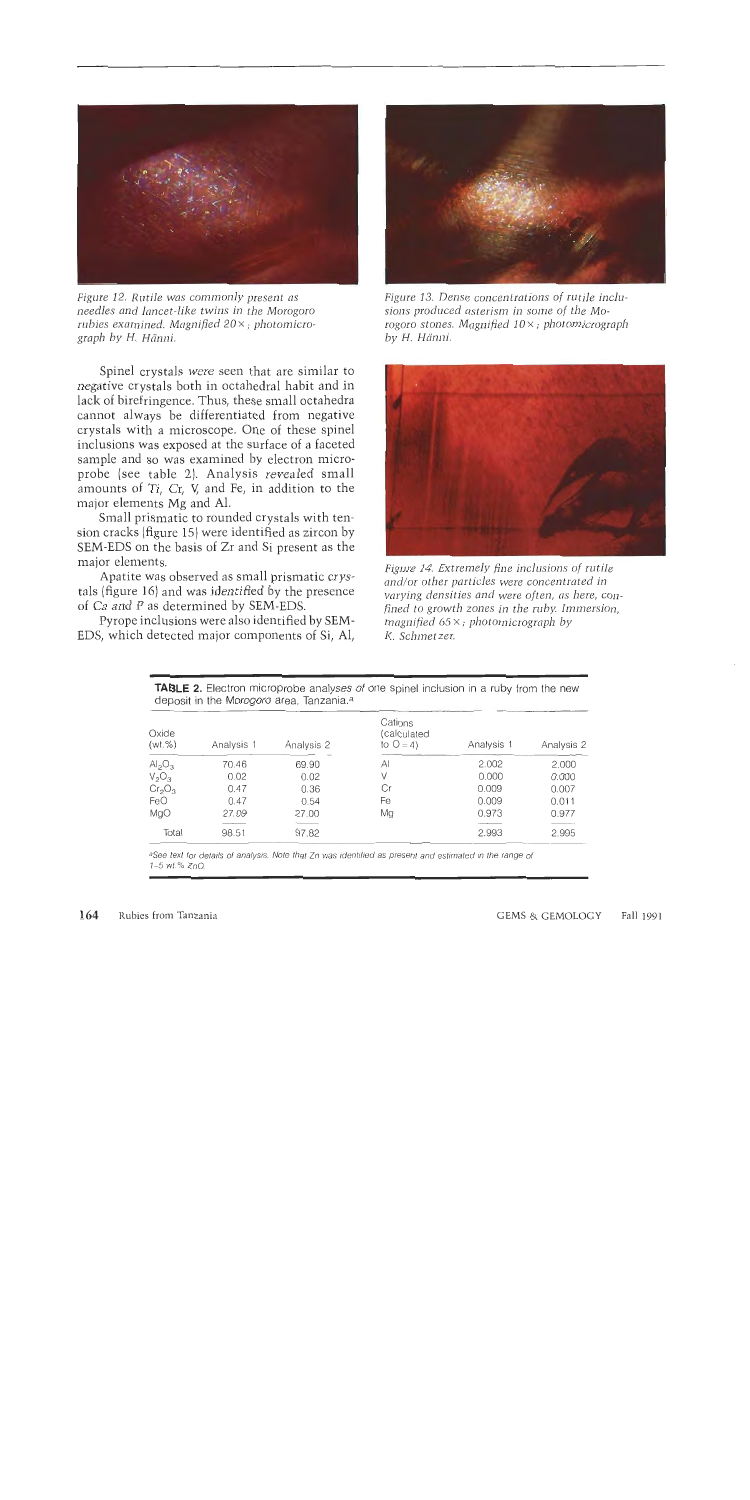and Mg. In the Morogoro stones examined, pyrope appeared as irregularly shaped to rounded pink grains.

Fluid inclusions were seen in the microscope as primary voids and pseudo-secondary healing feathers. The voids predominantly contain a monophase filling, but two-phase (liquid/gas) fillings, although rare, were also observed.

Unhealed open fissures, usually filled with secondary FeOOH phases that had stained the fissures brownish red, were occasionally observed during microscopic examination.

## **COMPARISON WITH BURMESE RUBY**

The rubies from the new deposit at Morogoro are significantly different from the rubies that were found earlier in this general area (Box B). However, a number of key features are common to rubies from Mogok and this new deposit at Morogoro. These include:

- A characteristic color.
- Inhomogeneities in growth zoning parallel to distinct faces, as well as irregular "swirls," both often observed in conjunction with irregular color distribution.
- Sets of thin twin lamellae parallel to one, two, or three rhombohedra1 faces.
- "Clouds" of rutile needles and/or other disseminated particles.
- Coarse rutile.
- Octahedral inclusions of slightly rounded solid material (spinel) or similar-appearing negative crystals.

These similarities between the rubies from Morogoro and those from the Mogok district are probably due to a similarity in the geologic settings of the two occurrences. The Mogok rubies derive from a dolomitic marble in which red spinels are even more abundant than ruby [Keller, 1983). Tanzanian rubies from the new source in the Morogoro area are also found with an abundance of red and purple spinels. Therefore, it may be conjectured that these Tanzanian rubies also originate from a marble or marble-related parent rock. Other comparable occurrences of rubies and spinels situated in marble include Hunza, Pakistan (Bank and Okrusch, 1976; Gübelin, 1982); and Luc Yen, Vietnam (Weldon, 1991; Kane et al., 1991); gem-quality ruby with



*Figure 15. Small prismatic crystals such as this, with tension cracks, were identified as zircon. Immersion, magnified 100* x ; *photomicrograph by K. Schmetzer.* 



*Figure 16. A second type of small prismatic crystal observed in the Morogoro rubies was determined to be apatite. Magnified 50* x ; *photomicrograph by H. Hanni.* 

similar properties is also known from Nepal (Harding and Scarratt, 1986; Bank et al., 1988).

Characteristics that, to a certain extent, may be used to distinguish the new Morogoro rubies from those of Mogok are summarized as follows:

- Swirl-like growth structures are more frequently observed and more pronounced in Burmese rubies.
- Straight or angular color zoning may be more distinct in Burmese rubies.
- Angular color zoning parallel to the *r,* a, and *r'*  faces has thus far been seen only in these rubies from Morogoro.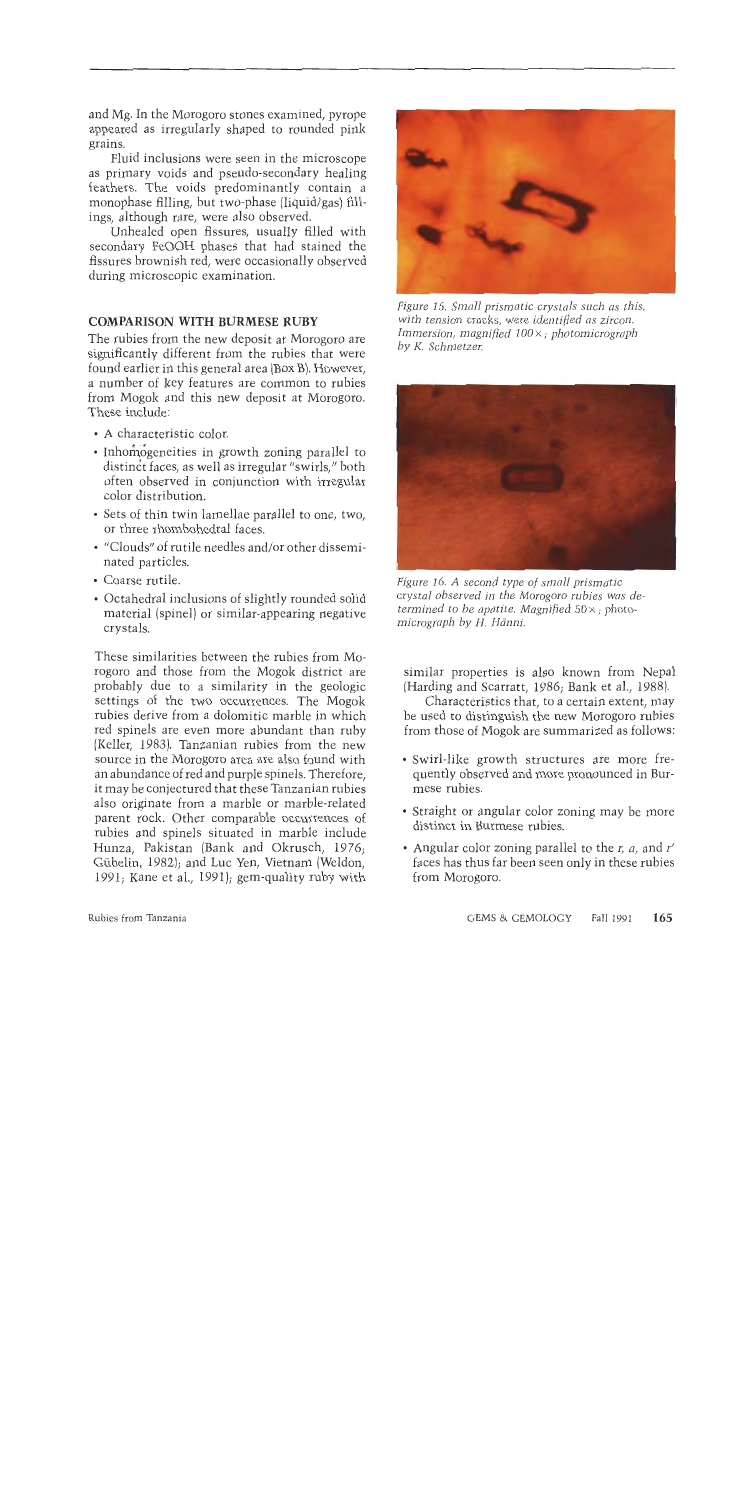# BOX B: COMPARISON OF NEW AND OLDER TYPES OF RUBIES FROM THE MOROGORO AREA

Rubies and pink sapphires from the Morogoro area of Tanzania have been known in the gem trade since the mid-1980s, or even earlier, as reported to us by a number of dealers (Schmetzer, 1986b). The first gemological description of material from this area involved stones that are somewhat different from those described in the present article; descriptions were provided by Schmetzer (1986b), with additional information in papers by Barot (1989) and Bank and Henn (1989). The "earlier" rubies from the Morogoro area are generally of cabochon quality, and most are translucent at best; only a very small percentage are facet grade. The following summary of diagnostic features of this earlier material from Morogoro may be useful:

- The color is usually medium to light red to "pink" with brownish tints.
- The material reveals high iron contents, as evidenced by the iron-related absorption bands at 450, 388, and **376** nm in the visible spectrum.
- Rutile inclusions are absent, although **s** tones in

one parcel examined revealed transparent colorless needles, which microprobe analysis proved to be sillimanite or kvanite.

- Neither color zoning parallel to growth planes nor irregular color distribution ("swirls"] has been observed.
- Narrow twin lamellae are frequently found, mostly in three directions; these form dense, three-dimensional frameworks of intersecting straight lines.
- Intersecting lamellar straight lines are often confined to boehmite particles, so that the intersecting lines have a lath-like framework.
- Twin lamellae are frequently confined to parallel planes of polycrystalline boehmite.

Consequently, no difficulties arise in distinguishing samples of the older material from those stones discovered more recently at the Morogoro area. Nor does material from the earlier mining operations share any distinctive characteristics with Burmatype stones.

- Growth planes parallel to two rhombohedra1 faces and one prism face that form two angles of 137.0' are common in Morogoro rubies and rare in those from other localities, including Mogok.
- The presence of two or three systems of twin lamellae is less common in Burmese rubies, which usually have only one such system, as are intersecting straight, parallel lines, or even a three-dimensional framework of lines, which are related to the twin lamellae.
- Vanadium and gallium contents are generally higher in Burmese rubies, as measured by EDXRF (Stern and Hanni, 1982; Hanni and Stern, 1982).

Consequently, it seems evident that an unequivocal determination of origin of rubies from marble deposits can be ascertained only under favorable conditions and may be possible only for certain stones, even by the best-equipped gemological laboratory. Thus, the distinction between Burmese and Tanzanian marble-related rubies will be very difficult for the practicing gemologist.

## **CONCLUSION**

Appreciable amounts of good-color, translucent to transparent rubies have recently emerged from the Morogoro area of Tanzania, possibly the Matombo mine. These rubies share many distinctive features with rubies from the historic locality at Mogok, in Myanmar (Burma). This is an important consideration to certain segments of the trade for whom origin is of critical concern. However, our examination of several Morogoro rubies and innumerable Burmese stones suggests that swirl-like growth features are more frequent, and straight or angular color zoning more prominent, in Burmese stones, while the presence of two or three systems of twin lamellae is more common in the Morogoro material. However, only the Morogoro rubies very frequently show growth features and color zoning parallel to the *r, a,* and *r'* faces, forming two angles of 137. EDXRF analyses of seven samples of the Morogoro material indicate that there are lower amounts of the trace elements vanadium and gallium in the Morogoro stones than in their Burmese counterparts.